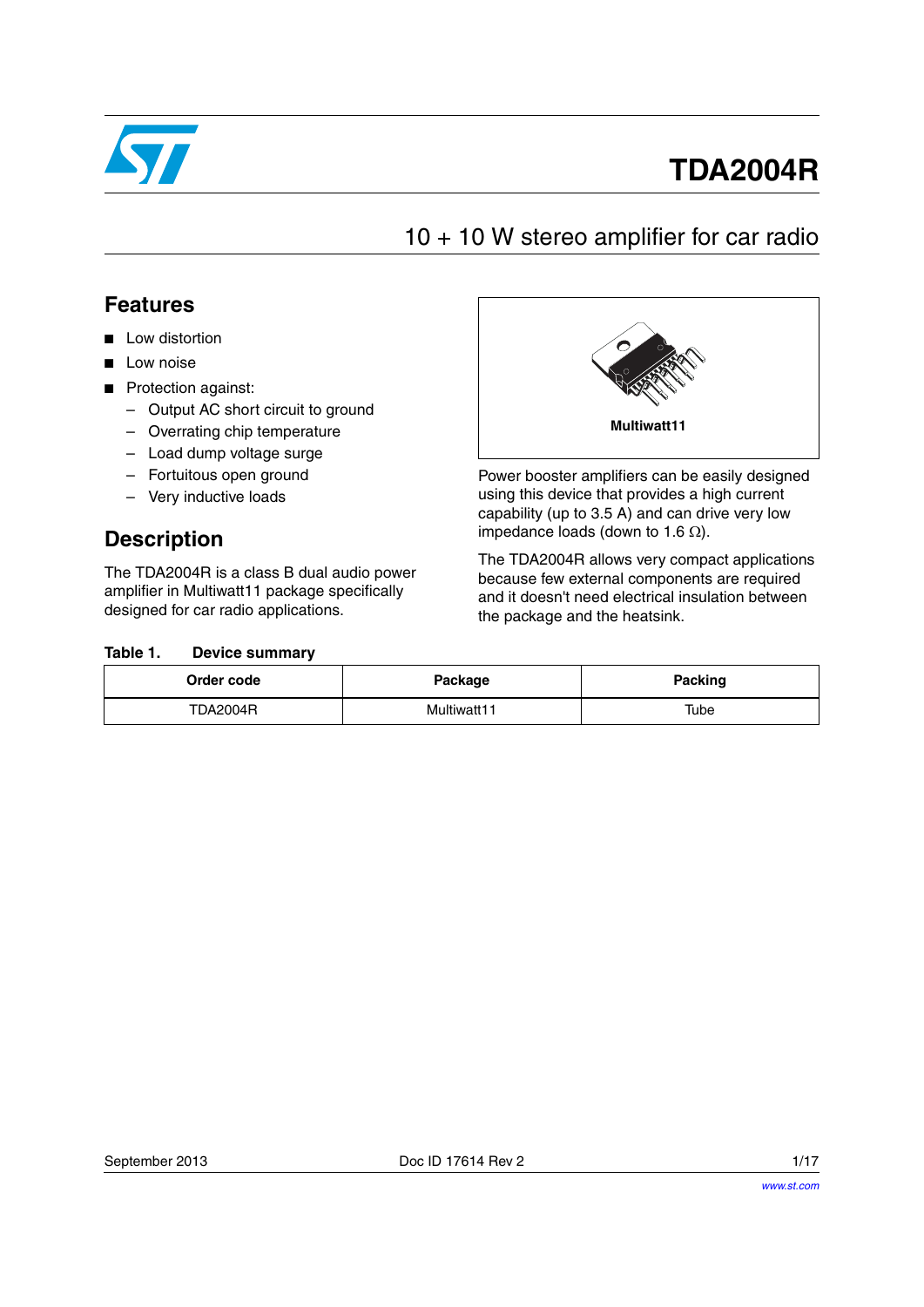## **Contents**

| 1                |     |       |  |
|------------------|-----|-------|--|
| $\overline{2}$   |     |       |  |
|                  | 2.1 |       |  |
|                  | 2.2 |       |  |
|                  | 2.3 |       |  |
|                  | 2.4 |       |  |
|                  | 2.5 |       |  |
| 3                |     |       |  |
|                  | 3.1 |       |  |
|                  |     | 3.1.1 |  |
|                  |     | 3.1.2 |  |
|                  |     | 3.1.3 |  |
|                  |     | 3.1.4 |  |
|                  |     | 3.1.5 |  |
|                  |     | 3.1.6 |  |
|                  |     | 3.1.7 |  |
| $\boldsymbol{4}$ |     |       |  |
| 5                |     |       |  |

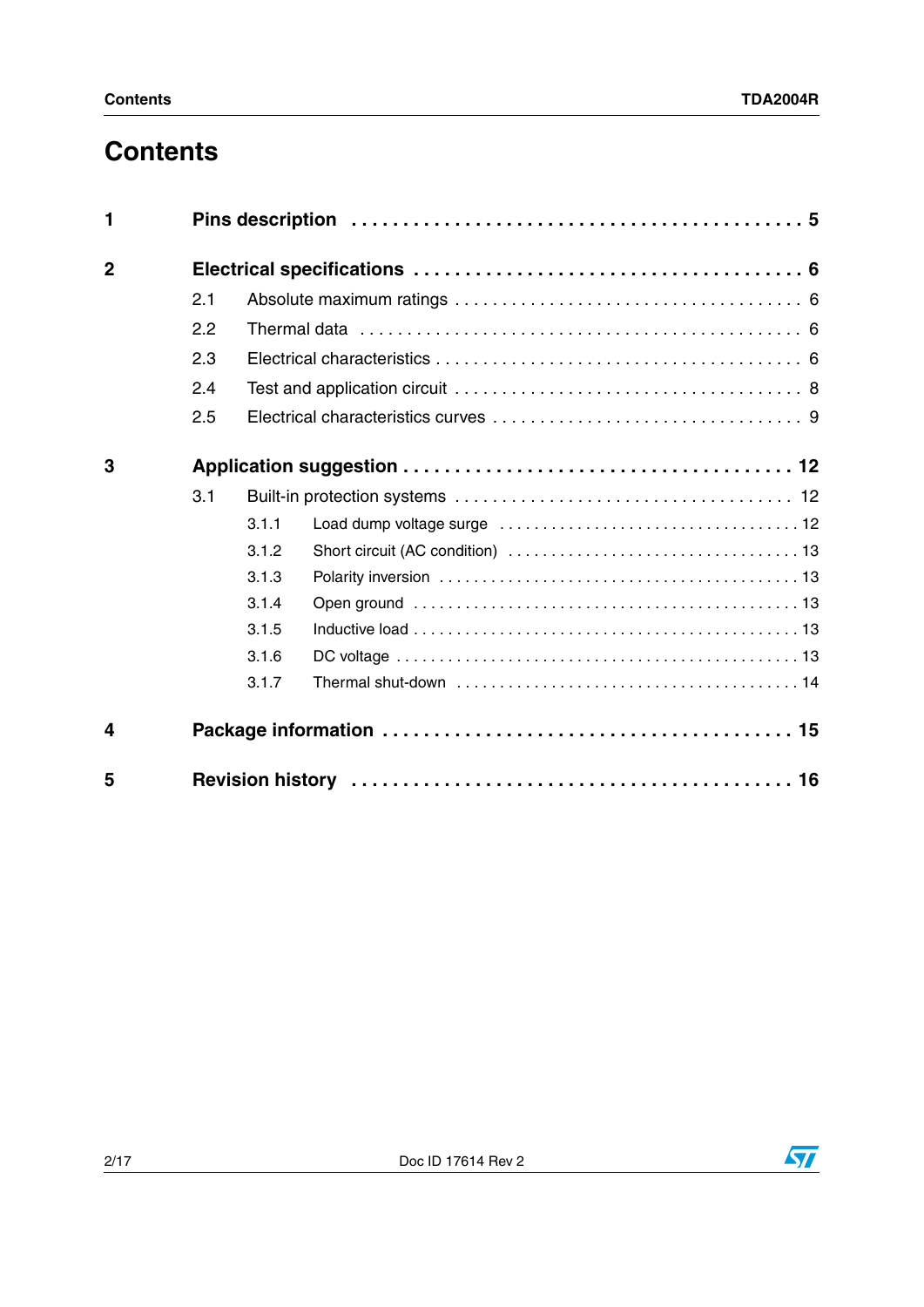## **List of tables**

| Table 1. |  |
|----------|--|
| Table 2. |  |
| Table 3. |  |
| Table 4. |  |
| Table 5. |  |
| Table 6. |  |

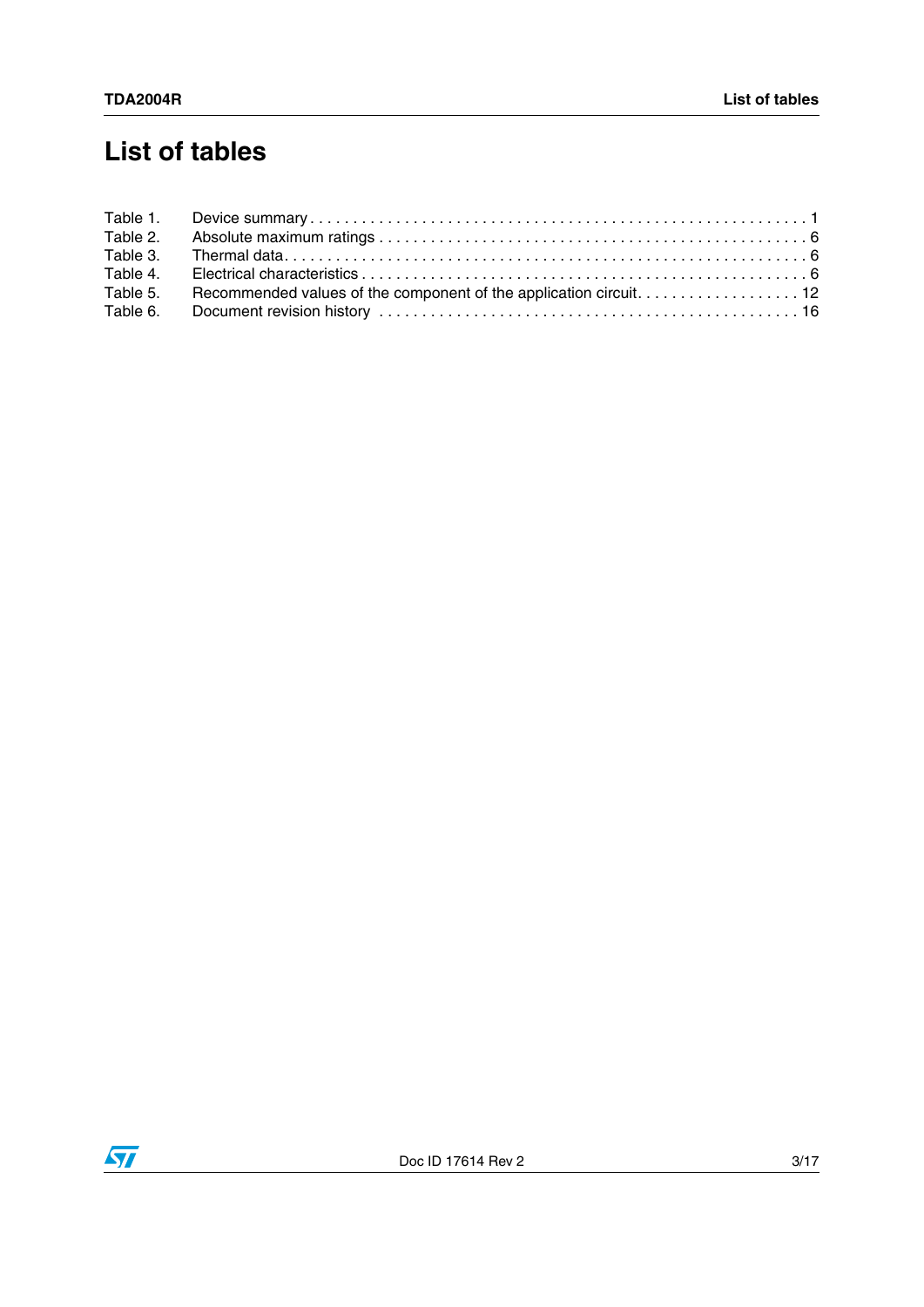# **List of figures**

| Figure 1.  |                                                                                            |  |
|------------|--------------------------------------------------------------------------------------------|--|
| Figure 2.  |                                                                                            |  |
| Figure 3.  |                                                                                            |  |
| Figure 4.  |                                                                                            |  |
| Figure 5.  |                                                                                            |  |
| Figure 6.  |                                                                                            |  |
| Figure 7.  |                                                                                            |  |
| Figure 8.  |                                                                                            |  |
| Figure 9.  |                                                                                            |  |
| Figure 10. |                                                                                            |  |
| Figure 11. |                                                                                            |  |
| Figure 12. |                                                                                            |  |
| Figure 13. |                                                                                            |  |
| Figure 14. |                                                                                            |  |
| Figure 15. |                                                                                            |  |
| Figure 16. |                                                                                            |  |
| Figure 17. | Total power dissipation and efficiency vs. output power (R <sub>I</sub> = 3.2 $\Omega$ )11 |  |
| Figure 18. | Maximum allowable power dissipation vs. ambient temperature 11                             |  |
| Figure 19. |                                                                                            |  |
| Figure 20. |                                                                                            |  |
| Figure 21. |                                                                                            |  |

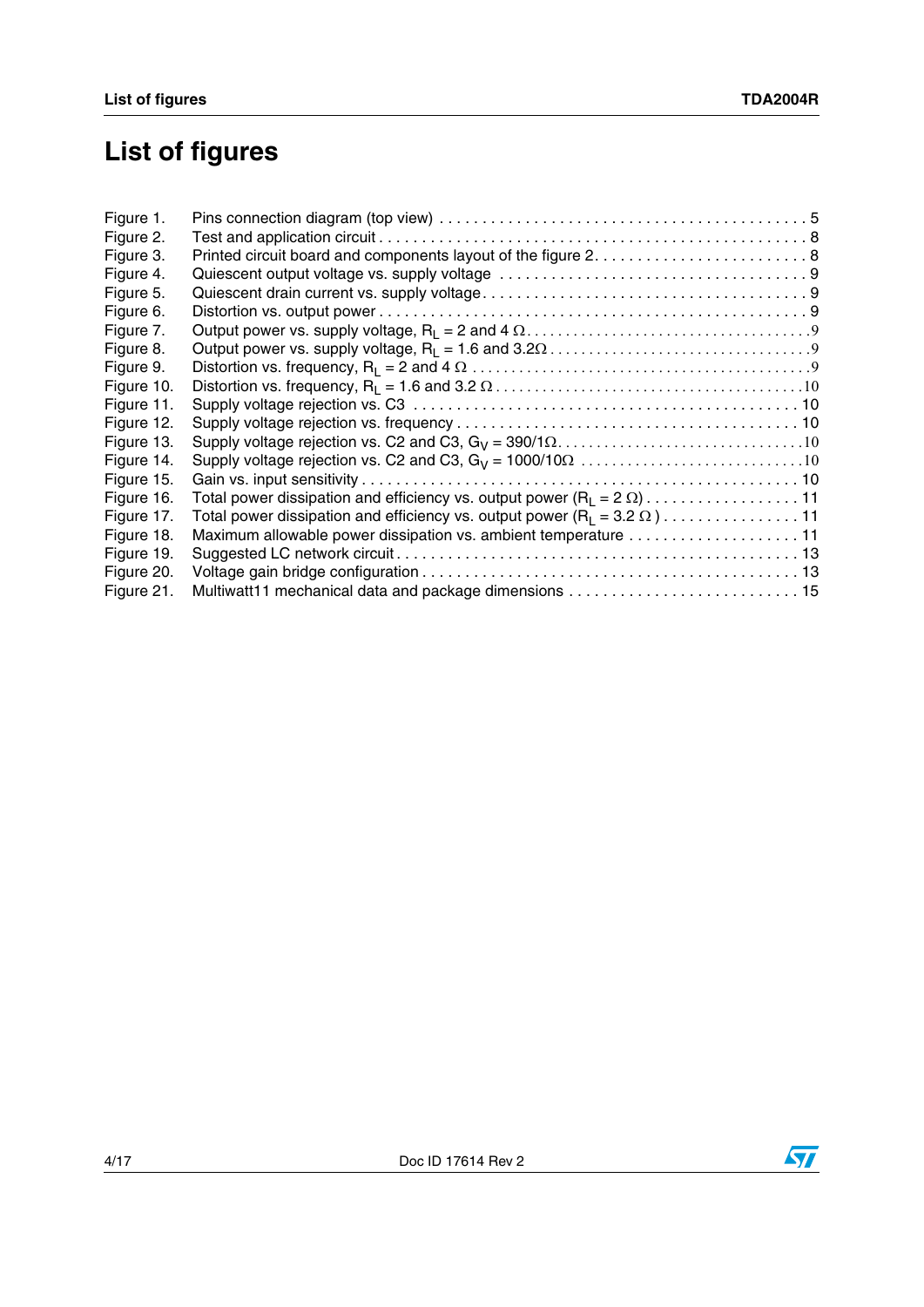## <span id="page-4-0"></span>**1 Pins description**

<span id="page-4-1"></span>



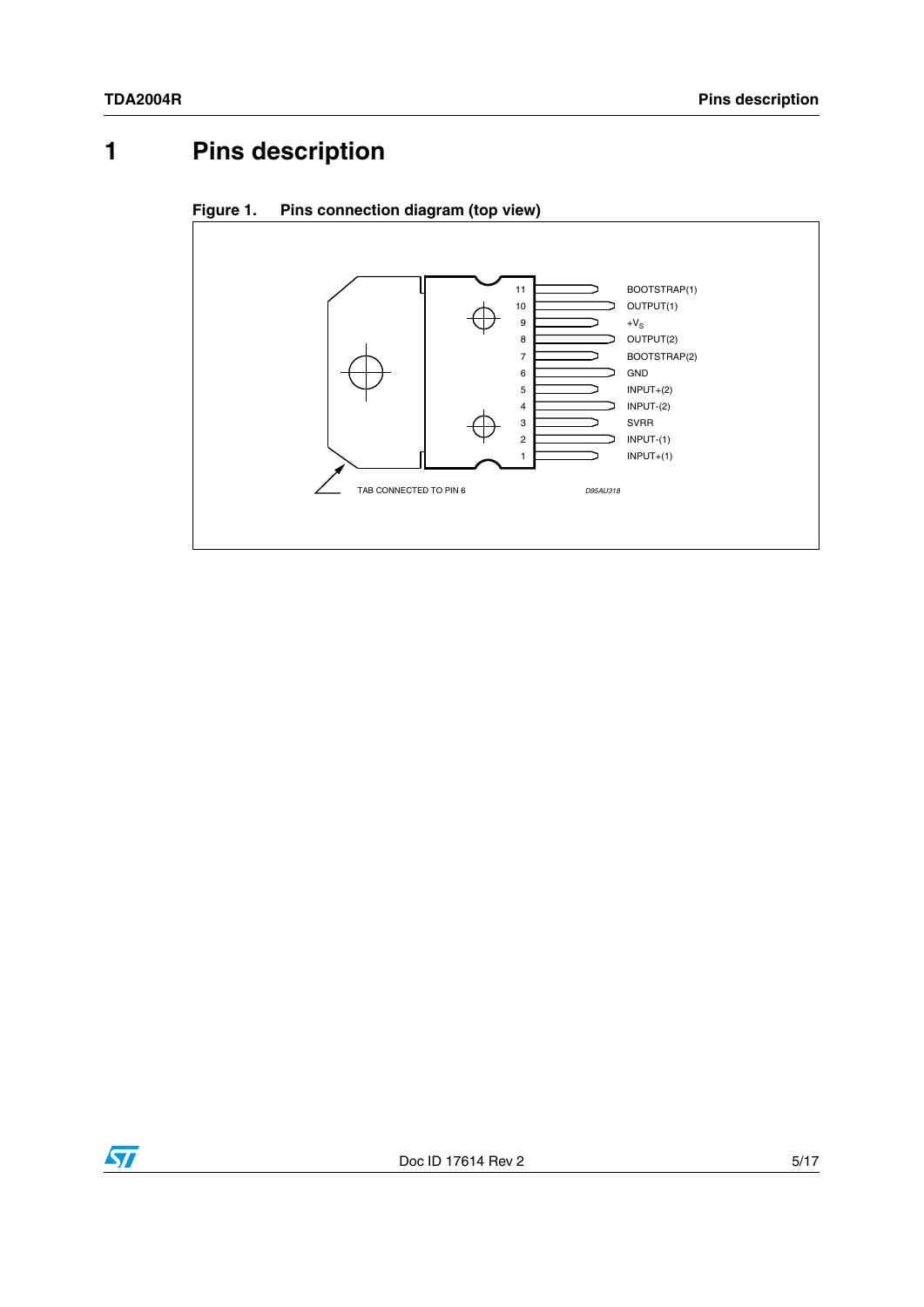### <span id="page-5-0"></span>**2 Electrical specifications**

### <span id="page-5-1"></span>**2.1 Absolute maximum ratings**

<span id="page-5-4"></span>

| Table 2. | Absolute maximum ratings |  |  |
|----------|--------------------------|--|--|
|----------|--------------------------|--|--|

| Symbol                               | <b>Parameter</b>                                            | Value      | Unit |  |
|--------------------------------------|-------------------------------------------------------------|------------|------|--|
|                                      | Operating supply voltage                                    | 18         |      |  |
| $V_{\rm S}$                          | DC supply voltage                                           | 28         | v    |  |
|                                      | Peak supply voltage (50 ms)                                 | 40         |      |  |
| $10^{(1)}$                           | Output peak current (non repetitive $t = 0.1$ ms)           | 4.5        | A    |  |
|                                      | Output peak current (repetitive $f \geq 10$ Hz)             | 3.5        |      |  |
| $P_{\text{tot}}$                     | Power dissipation at $T_{\text{case}} = 60 \degree C$<br>30 |            | w    |  |
| ${\sf T}_{\sf stg}, {\sf T}_{\sf j}$ | Storage and junction temperature                            | -40 to 150 | ℃    |  |

1. The max. output current is internally limited.

### <span id="page-5-2"></span>**2.2 Thermal data**

#### <span id="page-5-5"></span>Table 3. **Thermal data**

| Svmbol     | <b>Parameter</b>                    |     | Value | Unit |
|------------|-------------------------------------|-----|-------|------|
| ־th-i-case | Thermal resistance junction-to-case | max |       | ℃⁄W  |

### <span id="page-5-3"></span>**2.3 Electrical characteristics**

Refer to the stereo application circuit  $T_{amb} = 25 °C$ ; G<sub>v</sub> = 50 dB; R<sub>th(heatsink)</sub> = 4 °C/W unless otherwise specified

<span id="page-5-6"></span>**Table 4. Electrical characteristics**

| Symbol      | <b>Parameter</b>              | <b>Test condition</b>                                                                                                                                                            | Min.              | Typ.                 | Max.       | Unit     |
|-------------|-------------------------------|----------------------------------------------------------------------------------------------------------------------------------------------------------------------------------|-------------------|----------------------|------------|----------|
| $V_{\rm S}$ | Supply voltage                |                                                                                                                                                                                  | 8                 |                      | 18         | $\vee$   |
| $V_{o}$     | Quiescent offset voltage      | $V_S = 14.4 V$<br>$V_S = 13.2 V$                                                                                                                                                 | 6.6<br>6          | 7.2<br>6.6           | 7.8<br>7.2 | v<br>v   |
| ıq.         | Total quiescent drain current | $V_S = 14.4 V$<br>$V_S = 13.2 V$                                                                                                                                                 |                   | 65<br>62             | 120<br>120 | mA<br>mA |
| $P_0$       | Output power (each channel)   | $f = 1$ kHz; THD = 10 %<br>$V_S = 14.4 V; R_L = 4 \Omega$<br>$V_S = 14.4 V; R_1 = 3.2 \Omega$<br>$V_S = 14.4 V; R_1 = 2 \Omega$<br>$V_S = 14.4$ V; R <sub>1</sub> = 1.6 $\Omega$ | 6<br>7<br>9<br>10 | 6.5<br>8<br>10<br>11 |            | w        |

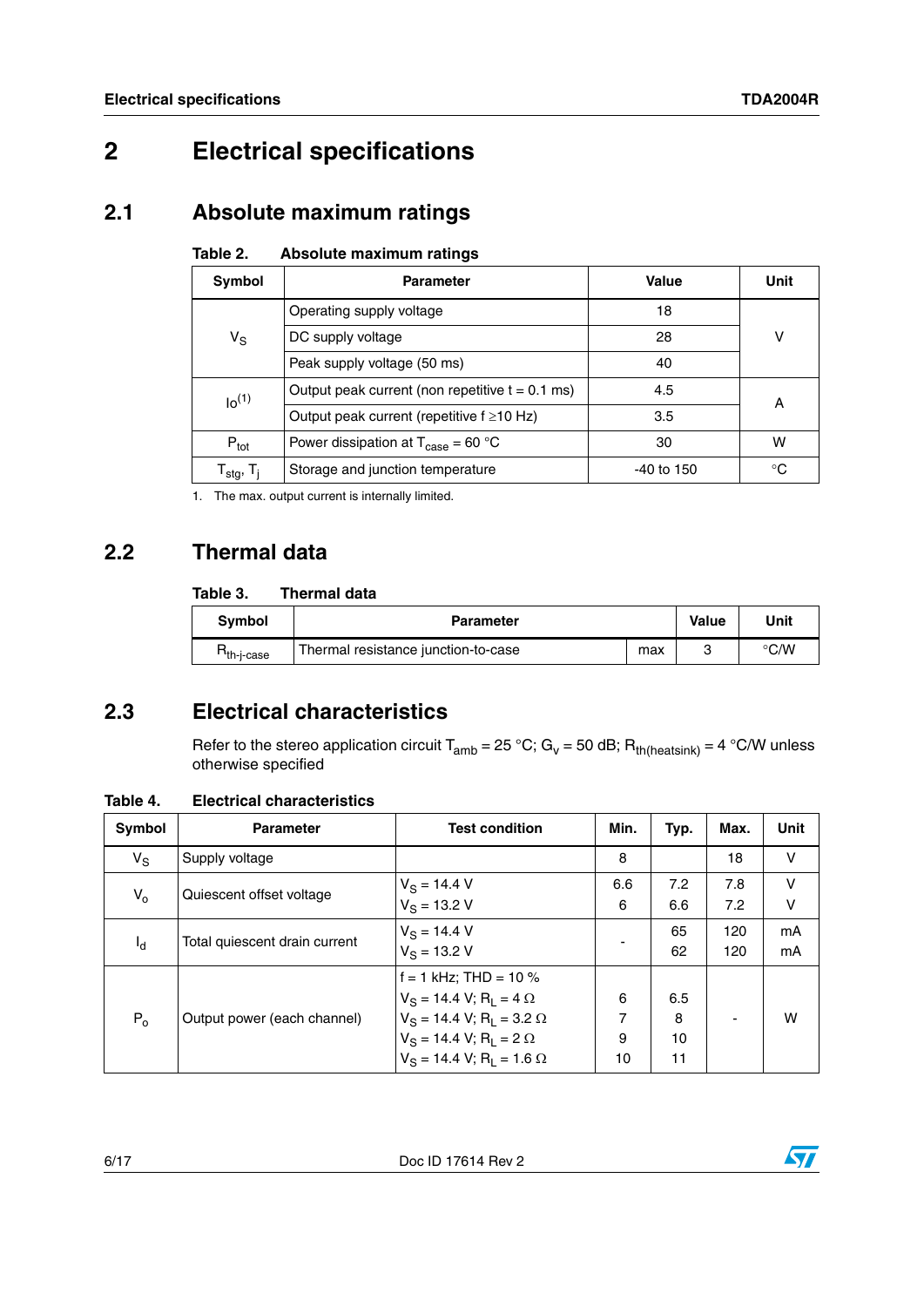| <b>Symbol</b> | <b>Parameter</b>                         | <b>Test condition</b>                                                                                                                        |                | Min.                    |                          | Typ.        | Max. | Unit |
|---------------|------------------------------------------|----------------------------------------------------------------------------------------------------------------------------------------------|----------------|-------------------------|--------------------------|-------------|------|------|
| $P_0$         | Output power (each channel)              | $f = 1$ kHz; THD = 10 %<br>$V_S = 13.2 V; R_L = 3.2 \Omega$<br>$V_S = 13.2$ V; R <sub>L</sub> = 1.6 $\Omega$<br>$V_S = 16 V; R_L = 2 \Omega$ | 6<br>9         | 6.5<br>$10^{(1)}$<br>12 |                          | W           |      |      |
|               |                                          | f = 1 kHz; $V_S$ = 14.4 V;<br>$R_L = 4 \Omega$ ; $P_o = 50$ mW to 4 W;                                                                       |                | 0.2                     | 1                        | $\%$        |      |      |
| <b>THD</b>    | Total harmonic distortion                | f = 1 kHz; $V_S$ = 14.4 V;<br>$R_L = 2 \Omega$ ; $P_o = 50$ mW to 6 W;                                                                       |                | 0.3                     | 1                        | $\%$        |      |      |
|               |                                          | f = 1 kHz; $V_S$ = 13.2 V;<br>$R_L$ = 3.2 $\Omega$ ; $P_o$ = 50 mW to 3W;                                                                    |                | 0.2                     | 1.                       | $\%$        |      |      |
|               |                                          | $f = 1$ KHz; $V_S = 13.2V$ ;<br>$R_L = 1.6\Omega$ ; $P_o = 40$ mW to 6W;                                                                     |                | 0.3                     | 1                        | $\%$        |      |      |
| <b>CT</b>     | Cross talk                               | $V_S = 14.4 V; V_0 = 4 V_{RMS};$<br>$R_q = 5 k\Omega$ ; $R_L = 4 \Omega$ ;<br>$f = 1$ kHz<br>$f = 10$ kHz                                    | 50<br>40       | 60<br>45                |                          | mW<br>mW    |      |      |
| $V_i$         | Input saturation voltage                 |                                                                                                                                              | 300            |                         | $\overline{\phantom{a}}$ | mW          |      |      |
| $R_i$         | Input resistance                         | $f = 1$ kHz                                                                                                                                  | 70             | 200                     | $\overline{\phantom{a}}$ | kΩ          |      |      |
| $f_{\rm L}$   | Low frequency roll off (-3 dB)           | $R_1 = 4 \Omega$<br>$R_1 = 2 \Omega$<br>$R_1 = 3.2 \Omega$<br>$R_L = 1.6 \Omega$                                                             |                |                         | 35<br>50<br>40<br>55     | Hz          |      |      |
| $f_H$         | High frequency roll off (-3 dB)          | $R_L$ = 1.6 $\Omega$ to 4 $\Omega$                                                                                                           | 15             | $\blacksquare$          | $\blacksquare$           | kHz         |      |      |
|               | Open loop voltage gain                   | $f = 1$ kHz                                                                                                                                  | $\blacksquare$ | 90                      |                          |             |      |      |
| $G_{V}$       | Closed loop voltage gain                 | $f = 1$ kHz                                                                                                                                  | 48             | 50                      | 51                       | dB          |      |      |
| $\Delta G_V$  | Closed loop gain matching                |                                                                                                                                              |                | 0.5                     |                          | dB          |      |      |
| $e_N$         | Total input noise voltage                | $R_q = 10 \text{ k}\Omega^{(2)}$                                                                                                             | ä,             | 1.5                     | 5                        | $\mu$ V     |      |      |
| <b>SVR</b>    | Supply voltage rejection                 | $V_{\text{ripole}}$ = 0.5 Vrms;<br>$f_{\text{ripple}} = 100 \text{ Hz}; \text{ R}_\text{g} = 10 \text{ k}\Omega;$<br>$C_3 = 10 \mu F$        | 35             | 45                      |                          | dB          |      |      |
|               | Efficiency                               | f = 1 kHz; $V_S$ = 14.4 V;<br>$R_L = 4 \Omega$ ; $P_o = 6.5 W$ ;<br>$R_L = 2\Omega$ ; $P_o = 10$ W;                                          |                | 70<br>60                |                          | $\%$        |      |      |
| η             |                                          | f = 1 kHz; $V_S$ = 13.2 V;<br>$R_L = 3.2 \Omega$ ; $P_o = 6.5 W$ ;<br>$R_L = 1.6 \Omega$ ; $P_o = 10 W$ ;                                    |                | 70<br>60                |                          | $\%$        |      |      |
| $T_{\rm J}$   | Thermal shutdown junction<br>temperature |                                                                                                                                              |                | 145                     |                          | $^{\circ}C$ |      |      |

| Table 4. | <b>Electrical characteristics (continued)</b> |  |  |
|----------|-----------------------------------------------|--|--|
|----------|-----------------------------------------------|--|--|

1. 9.3 W without bootstrap.

2. Bandwidth filter: 22 Hz to 22 kHz.

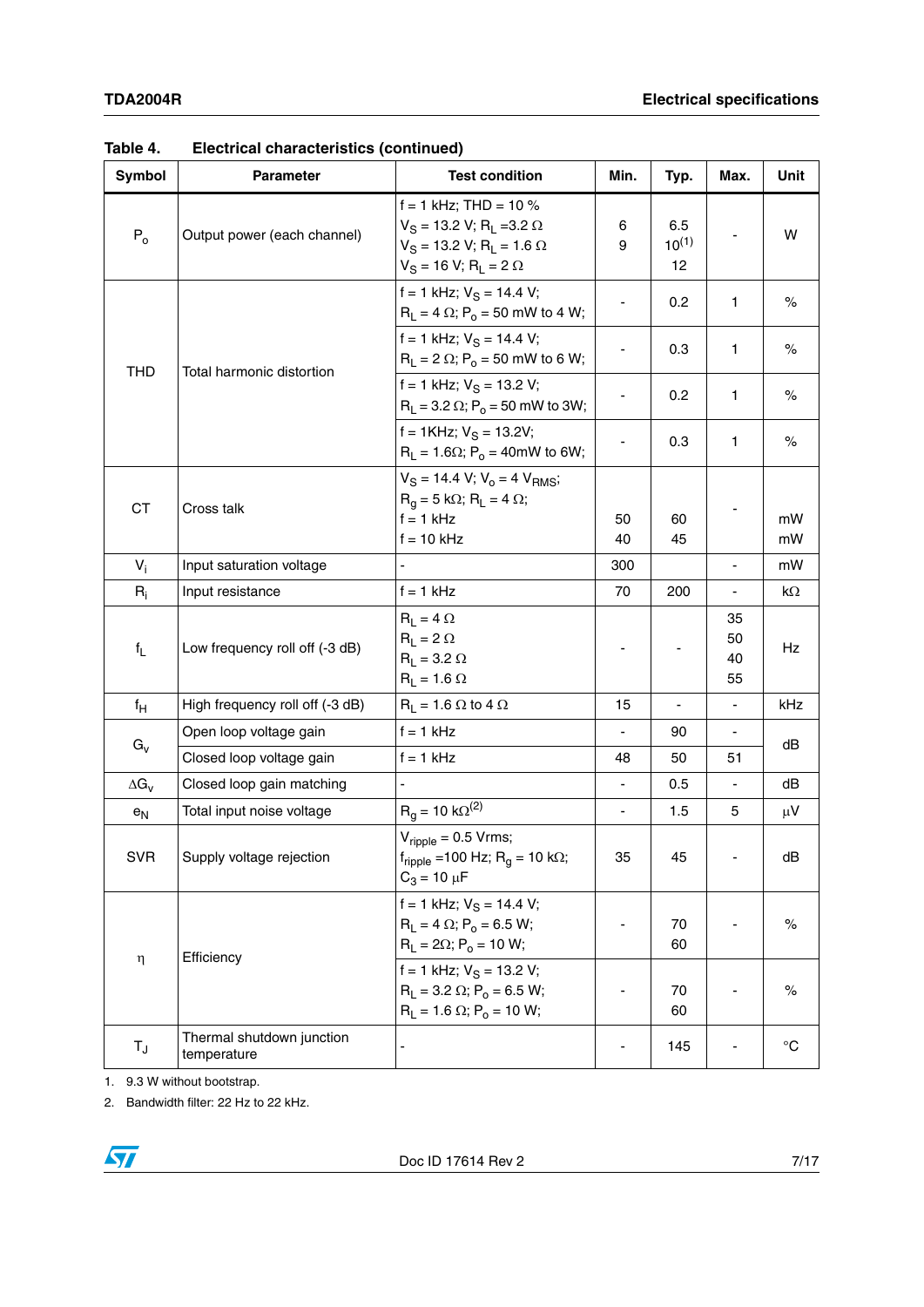### <span id="page-7-0"></span>**2.4 Test and application circuit**

<span id="page-7-1"></span>



<span id="page-7-2"></span>**Figure 3. Printed circuit board and components layout of the figure 2**



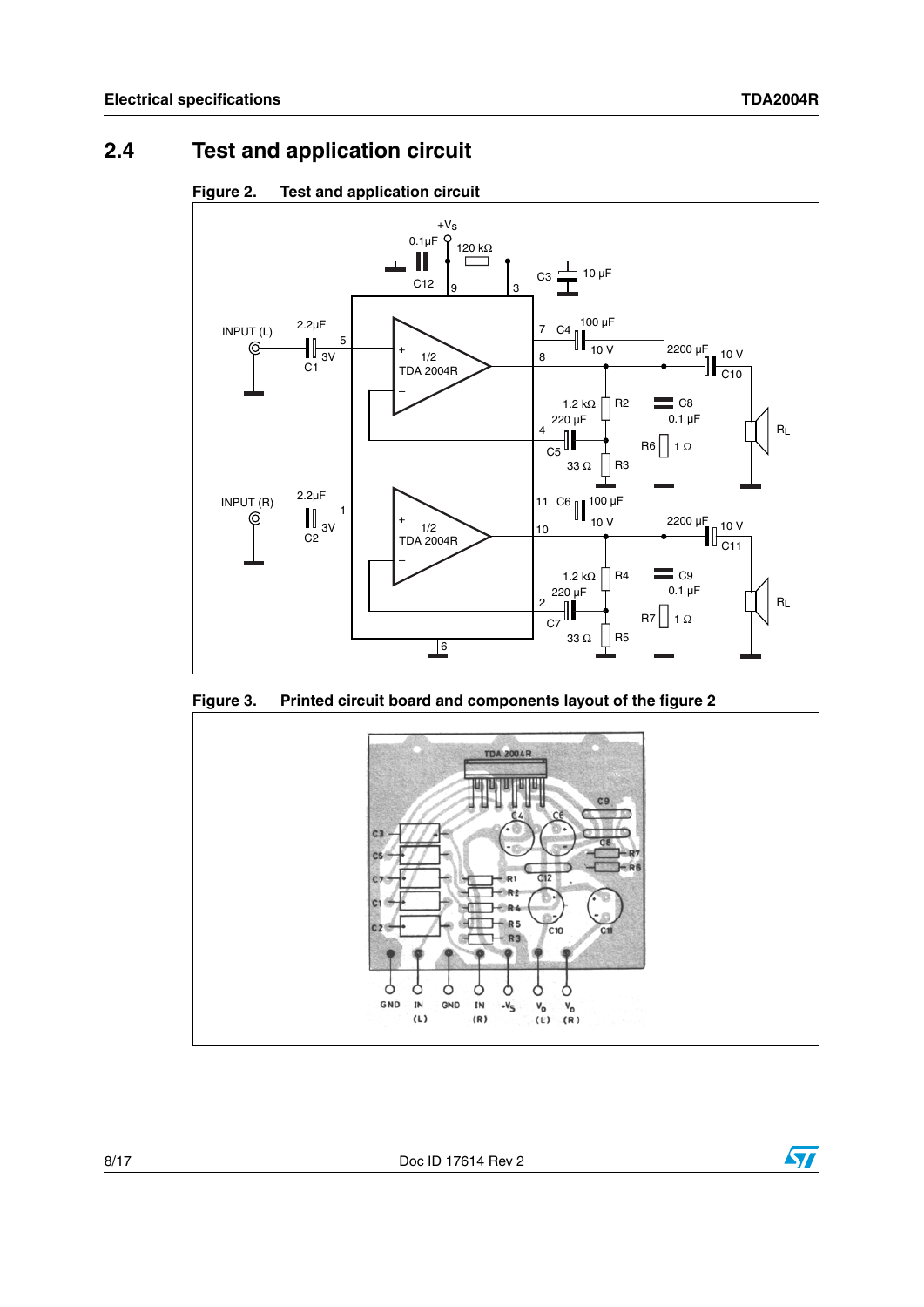### <span id="page-8-0"></span>**2.5 Electrical characteristics curves**

<span id="page-8-1"></span>**Figure 4. Quiescent output voltage vs. supply voltage**

<span id="page-8-4"></span><span id="page-8-2"></span>

<span id="page-8-3"></span>

<span id="page-8-5"></span>



P<sub>o</sub> = 2.5 W<br>R<sub>L</sub> = 2 Ω

 $\Box$ 

TTTT

 $\frac{1}{2}$ 

П

 $\perp$ 

П

 $\overline{\phantom{a}}$ 

 $\top$ 

<span id="page-8-6"></span>╨

╥

 $\Box$ 

 $\Box$ 

Ш

 $P_0 = 2.5 W$  $R_L$  = 4 Ω

<u> Hill</u>

TH 111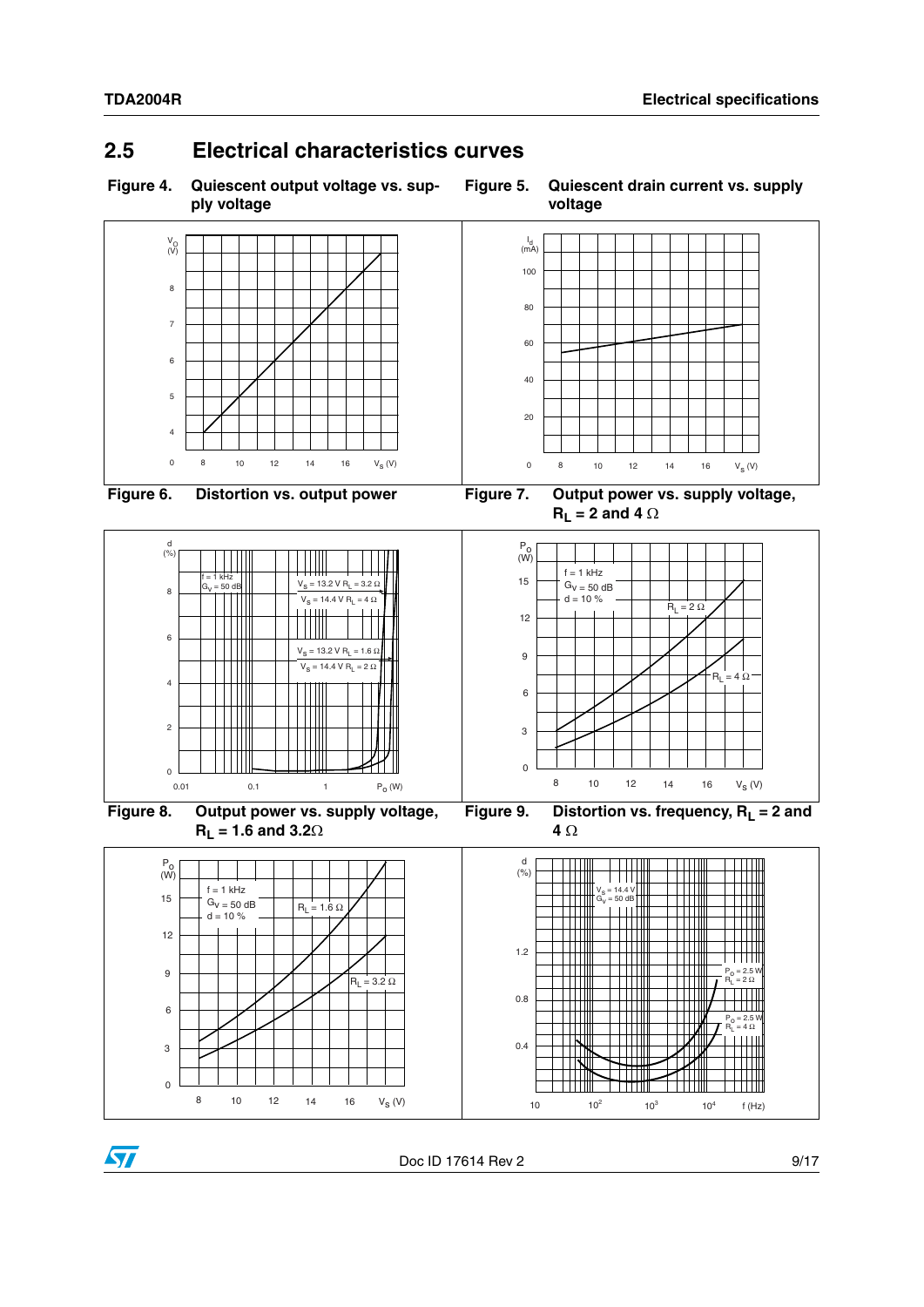<span id="page-9-1"></span><span id="page-9-0"></span>

<span id="page-9-2"></span>

<span id="page-9-4"></span>

<span id="page-9-5"></span><span id="page-9-3"></span>

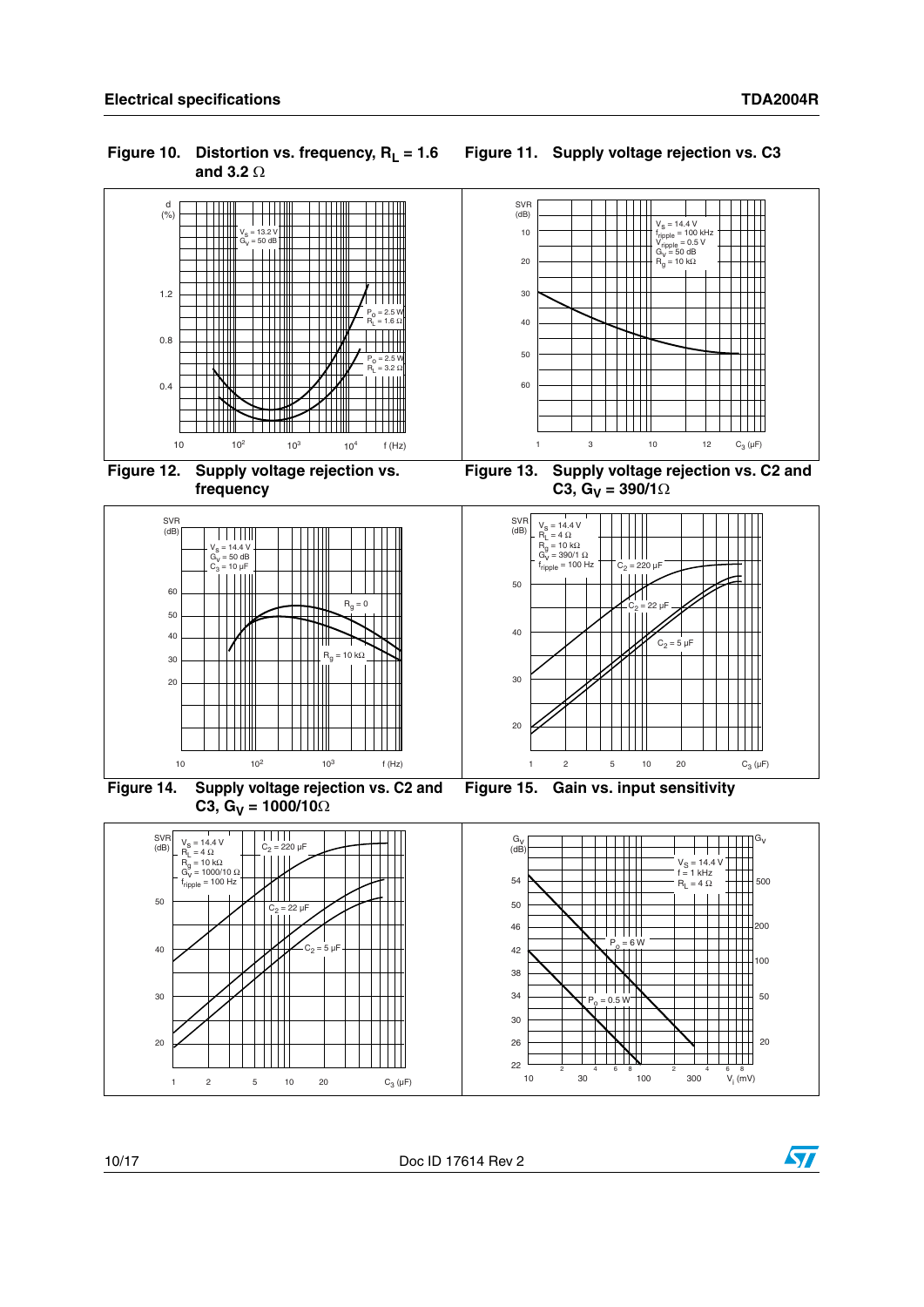<span id="page-10-0"></span>

<span id="page-10-1"></span>



<span id="page-10-2"></span>**Figure 18. Maximum allowable power dissipation vs. ambient temperature**



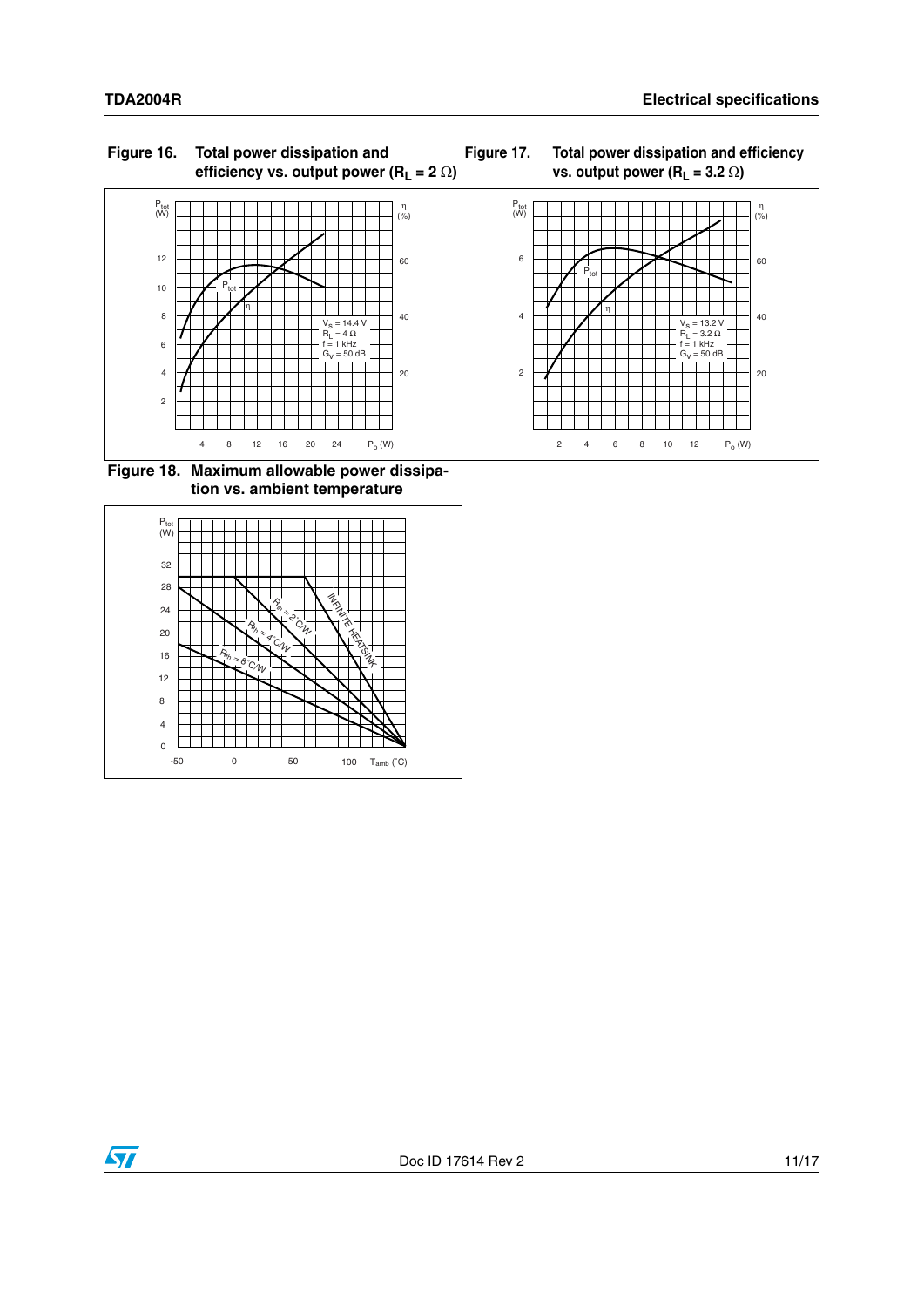## <span id="page-11-0"></span>**3 Application suggestion**

The recommended values of the components are those shown on application circuit of *[Figure 2](#page-7-1)*. Different values can be used; the following table can help the designer.

| <b>Component</b>                | Recommended<br>value | <b>Purpose</b>                                | <b>Larger than</b>                                                | Smaller than r                                                         |
|---------------------------------|----------------------|-----------------------------------------------|-------------------------------------------------------------------|------------------------------------------------------------------------|
| R1                              | 120 k $\Omega$       | Optimization of the<br>output signal symmetry | Smaller P <sub>omax</sub>                                         | Smaller P <sub>omax</sub>                                              |
| R <sub>2</sub> , R <sub>4</sub> | 1 k $\Omega$         | Closed loop gain setting                      | Increase of gain                                                  | Decrease of gain                                                       |
| R3, R5                          | $3.3 \Omega$         | (1)                                           | Decrease of gain                                                  | Increase of gain                                                       |
| R6, R7                          | $1 \Omega$           | Frequency stability                           | Danger of oscillation<br>at high frequency with<br>inductive load |                                                                        |
| C1, C2                          | $2.2 \mu F$          | Input DC decoupling                           | High turn-on delay                                                | High turn-on pop, higher<br>low frequency cutoff.<br>Increase of noise |
| C <sub>3</sub>                  | $10 \mu F$           | Ripple rejection                              | Increase of SVR,<br>Increase of the switch-on<br>time             | Degradation of SVR                                                     |
| C4, C6                          | 100 $\mu$ F          | Bootstrapping                                 |                                                                   | Increase of distortion at<br>low frequency                             |
| C5, C7                          | $100 \mu F$          | Feedback input DC<br>decoupling               |                                                                   |                                                                        |
| C8, C9                          | $0.1 \mu F$          | Frequency stability                           |                                                                   | Danger of oscillation                                                  |
| C10, C11                        | 1000 to 2200 $\mu$ F | Output DC decoupling                          | ٠                                                                 | Higher low-frequency<br>cut-off                                        |

<span id="page-11-3"></span>**Table 5. Recommended values of the component of the application circuit**

1. The closed loop gain must be higher than 26 dB.

### <span id="page-11-1"></span>**3.1 Built-in protection systems**

#### <span id="page-11-2"></span>**3.1.1 Load dump voltage surge**

The TDA2004R has a circuit which enables it to withstand voltage pulse train, on Pin 9, of the type shown in *[Figure 20](#page-12-6)*. If the supply voltage peaks to more than 40 V, then an LC filter must be inserted between the supply and pin 9, in order to assure that the pulses at pin 9 will be held within the limits shown.

A suggested LC network is shown in *[Figure 19](#page-12-5)*. With this network, a train of pulses with amplitude up to 120 V and width of 2 ms can be applied at point A. This type of protection is ON when the supply voltage (pulse or DC) exceeds 18 V. For this reason the maximum operating supply voltage is 18 V.

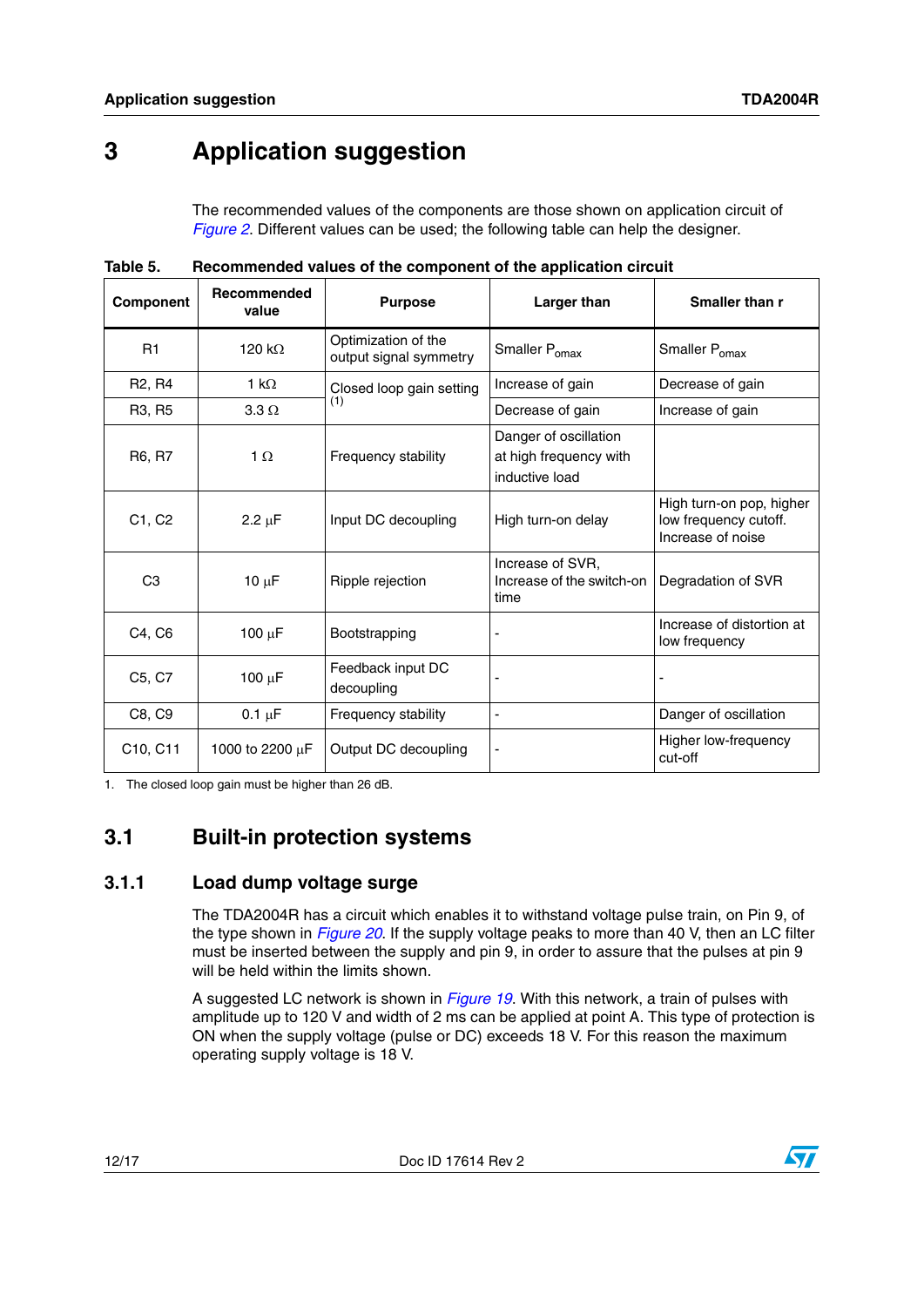<span id="page-12-5"></span>



#### <span id="page-12-6"></span>**Figure 20. Voltage gain bridge configuration**



### <span id="page-12-0"></span>**3.1.2 Short circuit (AC condition)**

The TDA2004R can withstand a permanent short-circuit from the output to ground caused by a wrong connection during normal working.

#### <span id="page-12-1"></span>**3.1.3 Polarity inversion**

High current (up to 10 A) can be handled by the device with no damage for a longer period than the blow-out time of a quick 2 A fuse (normally connected in series with the supply). This feature is added to avoid destruction, if during fitting to the car, a mistake on the connection of the supply is made.

#### <span id="page-12-2"></span>**3.1.4 Open ground**

When the ratio is in the ON condition and the ground is accidentally opened, a standard audio amplifier will be damaged. On the TDA2004R protection diodes are included to avoid any damage.

#### <span id="page-12-3"></span>**3.1.5 Inductive load**

A protection diode is provided to allow use of the TDA2004R with inductive loads.

#### <span id="page-12-4"></span>**3.1.6 DC voltage**

The maximum operating DC voltage for the TDA2004R is 18 V. However the device can withstand a DC voltage up to 28 V with no damage. This could occur during winter if two batteries are series connected to crank the engine.

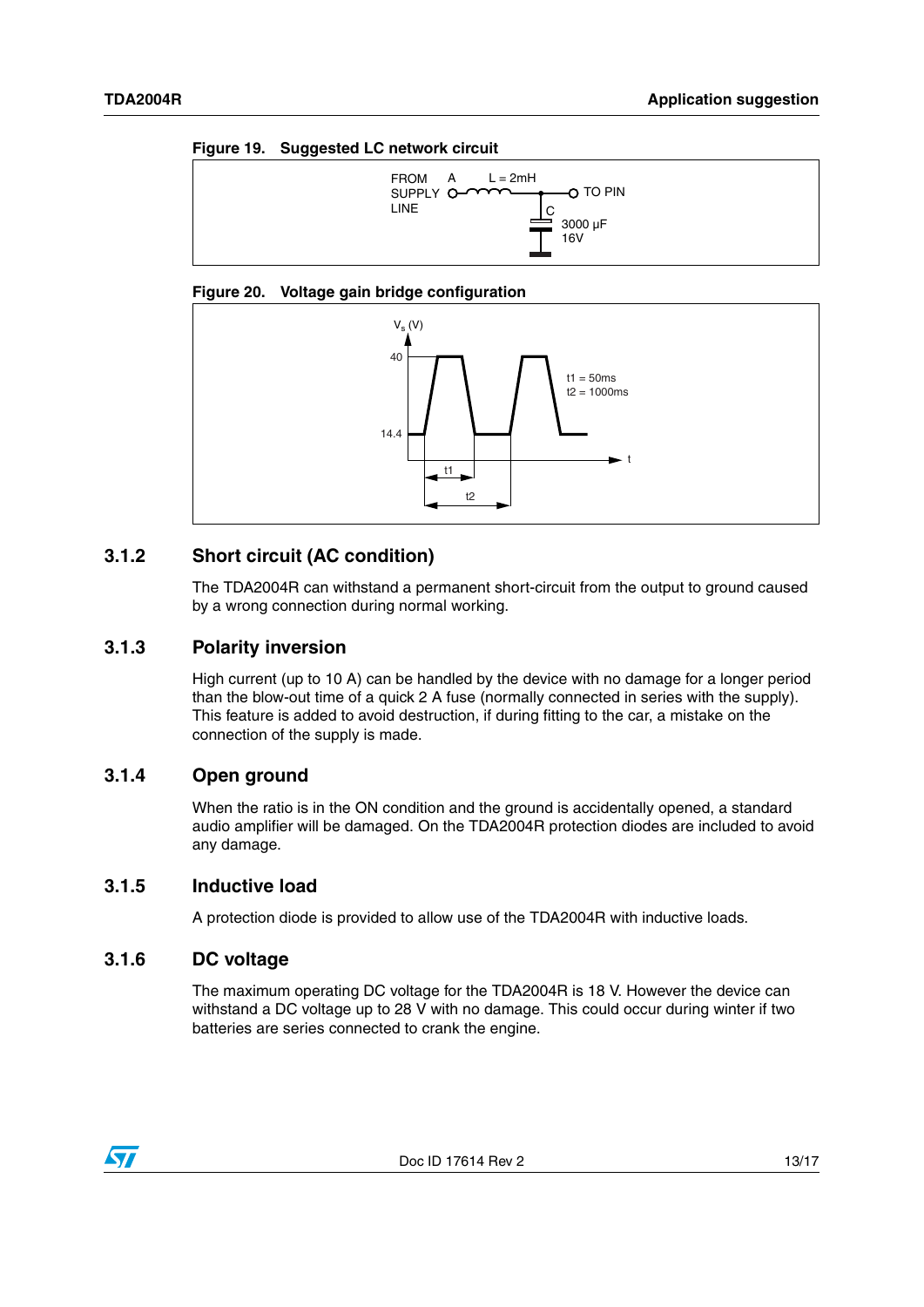### <span id="page-13-0"></span>**3.1.7 Thermal shut-down**

The presence of a thermal limiting circuit offers the following advantages:

- 1. an overload on the output (even if it is permanent), or an excessive ambient temperature can be easily withstood.
- 2. the heatsink can have a smaller factor of safety compared with that of a conventional circuit. There is no device damage in the case of excessive junction temperature: all that happens is that  $P_0$  (and therefore  $P_{tot}$ ) and  $I_d$  are reduced.

The maximum allowable power dissipation depends upon the size of the external heatsink (i.e. its thermal resistance); *[Figure 18](#page-10-2)* shows the power dissipation as a function of ambient temperature for different thermal resistance.

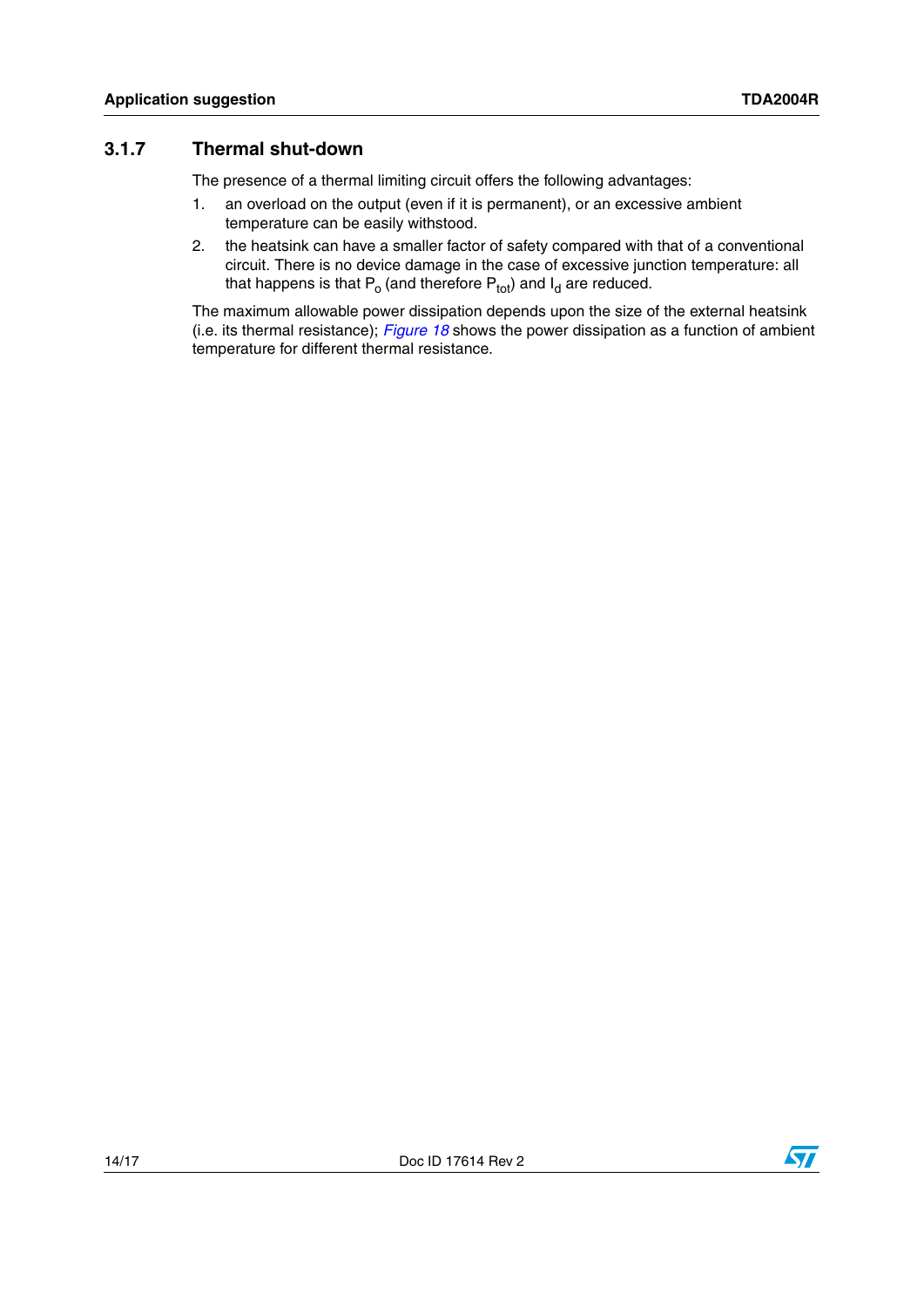### <span id="page-14-0"></span>**4 Package information**

In order to meet environmental requirements, ST offers these devices in different grades of ECOPACK® packages, depending on their level of environmental compliance. ECOPACK® specifications, grade definitions and product status are available at: *[www.st.com](http://www.st.com)*.

ECOPACK® is an ST trademark.



<span id="page-14-1"></span>

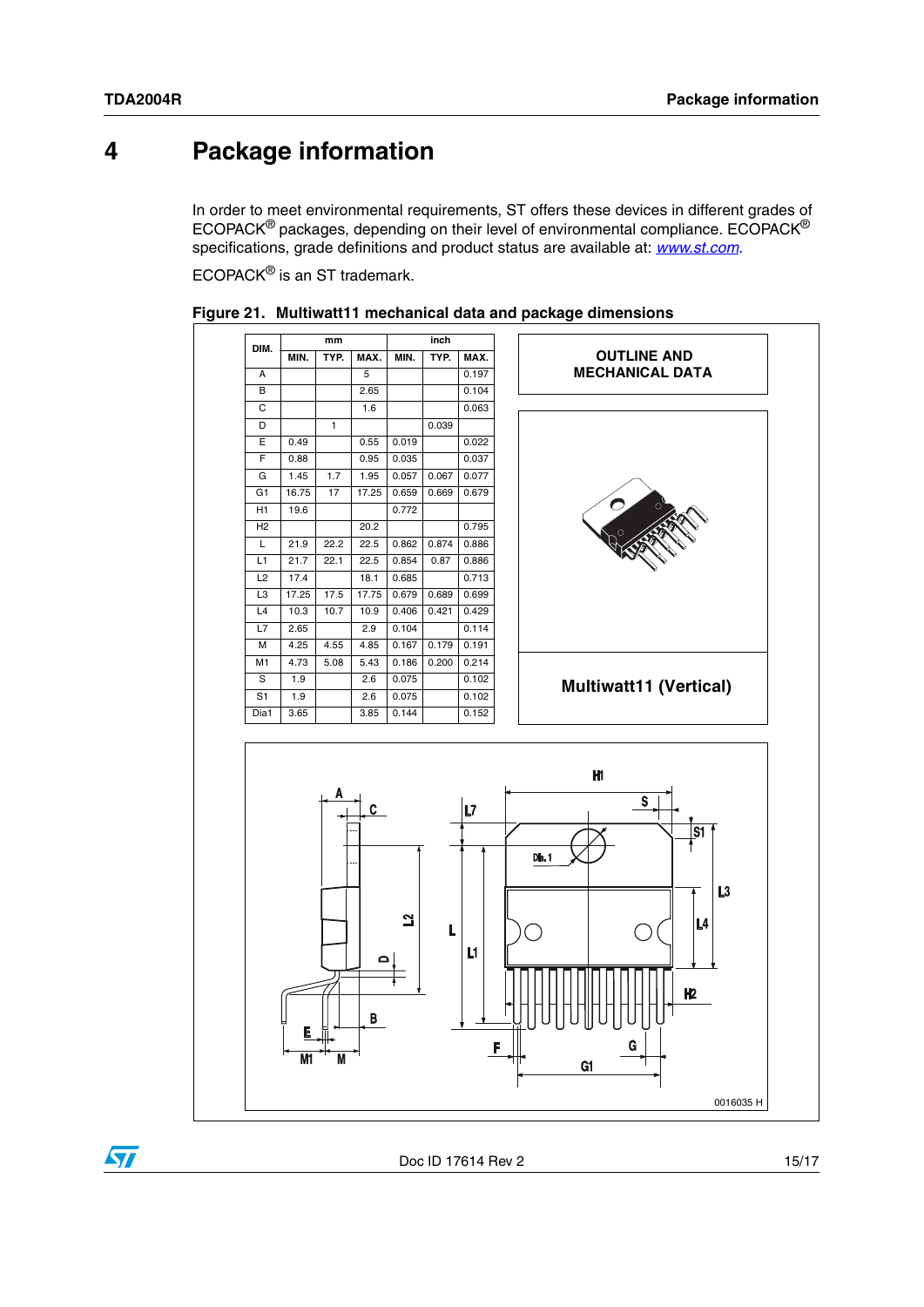# <span id="page-15-0"></span>**5 Revision history**

#### <span id="page-15-1"></span>Table 6. **Document revision history**

| <b>Date</b> | <b>Revision</b> | <b>Changes</b>             |
|-------------|-----------------|----------------------------|
| 18-Jun-2010 |                 | Initial release.           |
| 18-Sep-2013 | 2               | <b>Updated Disclaimer.</b> |